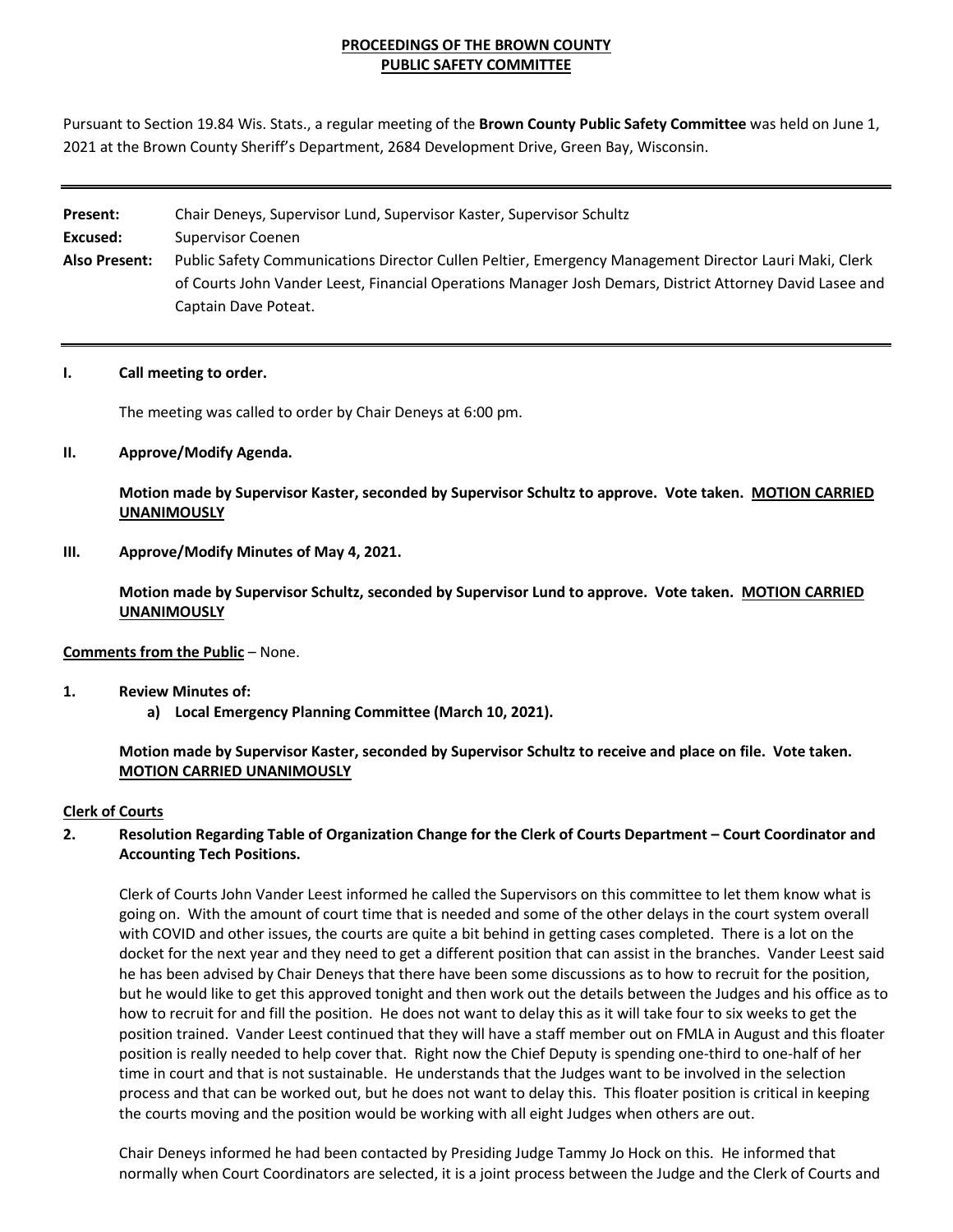the Court Coordinators typically only work with one Judge. The floater position being proposed tonight would be working in all eight branches and it has to be determined how to handle that. The Judges will hold a meeting amongst themselves and figure this out and they will then work with Vander Leest.

Vander Leest suggested a motion be made to approve the resolution and then a second motion be made that Chair Deneys work with Judge Hock and himself on the selection process. He explained that there are different positions within the courthouse; the Judges pick their own judicial assistants, but the Court Coordinators are Clerk of Courts staff. The Court Coordinators work with the Judges directly so it is a position that both the Clerk of Courts and Judges work together to fill. This resolution is for a floater position which is new territory and will be working with all eight Judges to help keep the courts moving along.

## **Motion made by Supervisor Lund, seconded by Supervisor Schultz to approve. Vote taken. MOTION CARRIED UNANIMOUSLY**

**Motion made by Supervisor Lund, seconded by Supervisor Kaster to have Chair Deneys work with Clerk of Courts John Vander Leest and Presiding Judge Tammy Jo Hock to determine selection process for floater position. Vote taken. MOTION CARRIED UNANIMOUSLY**

## **3. Clerk of Courts Report.**

## **a) COVID-19 Update –** *Standing Item.*

Vander Leest noted that things are changing rapidly regarding COVID. They will be moving to more in-person court appearances and less Zoom appearances and jury selection will be moving back to the courthouse from the KI Center. The courthouse will be going back to more regular business and masks will be optional.

Vander Leest provided a budget update, a copy of which is attached, and outlined the figures in the report. He noted that things really started to go downhill with collections in March/April 2020 when COVID hit, but those numbers are coming back up now. Vander Leest feels the Clerk of Courts will be in good shape at the end of the year.

 Financial Operations Manager Josh Demars added that revenues are up and expenses are down and he is very confident in the collection process for the rest of the year.

## **Motion made by Supervisor Lund, seconded by Supervisor Schultz to receive and place on file. Vote taken. MOTION CARRIED UNANIMOUSLY**

#### **Public Safety Communications**

**4. Director's Report.**

#### **a) COVID-19 Update –** *Standing Item***.**

Director of Public Safety Communications Cullen Peltier addressed the committee. Regarding COVID, his department is pretty much back to normal. Staff is not wearing masks in the office and foot traffic is increasing and it is good to see people coming through the door.

Peltier continued that his staff will be doing an internal after-action review regarding the response to the incident on June 8 at the Radisson/Oneida Casino. They will look at the strengths and weaknesses and any opportunities to improve their response in similar incidents in the future. Peltier and several staff members will also be participating in the debrief that will be held by Oneida at the Radisson later in June.

In terms of staffing, Peltier informed they are struggling. There has been some turnover and they are also struggling to get people to accept offers. They did have a candidate that seemed promising but after several weeks of training, that candidate left saying it was not the job for them. Applications are trickling in and they have done a number of things to try to get more applicants. They are managing at this point, but they are incurring a lot of overtime. There are also some issues in the supervisor group as they have one off on medical leave and one person still in training but that person should be signed off by the end of the month which will make things a little more functional. They do have two people starting on June 6 which will bring them up to just one position down.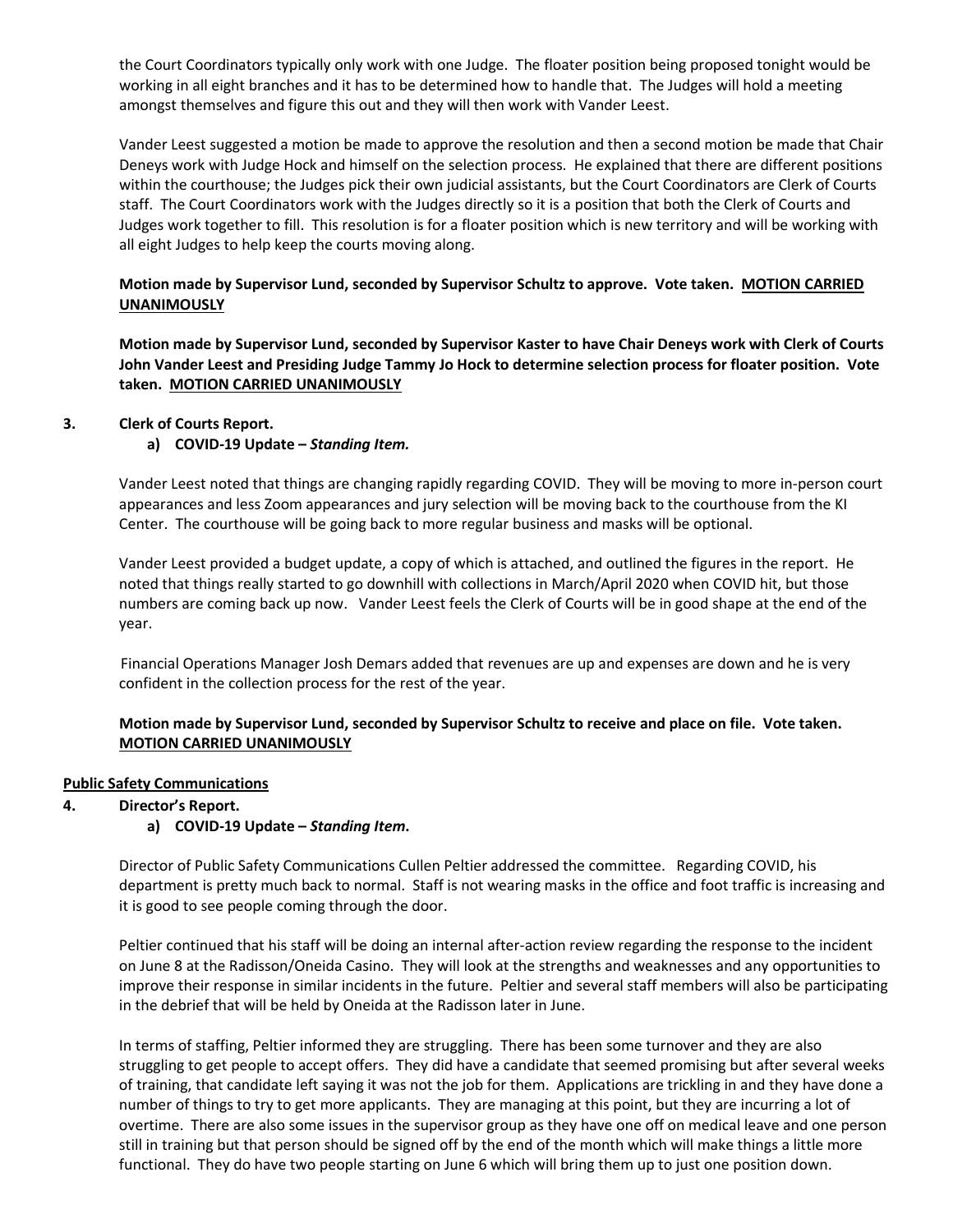Typically there is not a lot of turnover in summer, but Peltier noted it has been difficult keeping younger employees. He will keep the committee update on this.

Peltier also talked about the tower on the Cofrin Library Building at UWGB and informed that the Governor is currently seeking funding to remove the building and replace it with another building in the same footprint. This could be a big problem if the county has to take the tower down and there is not another location to put the tower as it would take a link out of the system. Peltier has been working with UWGB, but there are not a lot of answers at this time. This is not going to happen for two to three years, but Peltier said that is not a lot of time. He continues to push for information and will keep the committee updated. He had a quote of about \$2 million dollars to construct a new tower on the county farm just south of the jail and that quote included engineering, technology services work, fiber and construction. Peltier continued that the tower could possibly go up on a new building at UWGB if it is tall enough and that would reduce the cost. He informed that at one time the tower was slated to be right outside his office on the north side of the jail and he has asked several people that were around at the time the tower was put up on the Cofrin Library why it was not put on the north side of the jail. He has received two responses – one being that it was easier to put it on top of the Cofrin Library and the other being that there were some complaints about the tower from the neighborhood. The question was also raised if a new tower could be part of the current broadband initiative and Peltier said it would not be part of that because it is not in a rural area. Peltier will explore grant possibilities and things like that and will keep the committee updated.

Supervisor Lund questioned what the cost would be if another tall building is put in place of the Cofrin Library and the tower was put back up there. Peltier did not have an exact figure but said it would be substantially cheaper than putting the tower on the ground. Lund brought up the President's infrastructure plan and whether there would be any way for the county to tap into that for the tower. Peltier responded that there would probably be a way to tap into some of that funding.

## **Motion made by Supervisor Lund, seconded by Supervisor Kaster to receive and place on file. Vote taken. MOTION CARRIED UNANIMOUSLY**

#### **Emergency Management**

**5. Director's Report.**

#### **a) COVID-19 Update –** *Standing Item***.**

Director of Emergency Management Lauri Maki updated the committee on COVID. He informed that EM's role is very minimal at this time. They continue to work on the logistic side by working on the PPE survey. The state will be shutting down the PPE operation at the end of June and EM has been sending out reminders about this for several months. The state initiated the PPE process to hold people over until the supply met the demand, so this is a good sign that the state feels the supply is substantial enough to meet the demand and EM will be shutting down the PPE operation at the end of June also.

Now that COVID-related activities are dwindling down, EM is able to start working on some other projects. They are continuing with their grant requirements as the grant year ends in September and they are trying to square everything away. The last moderate sized requirement is an exercise with NEW Water. Safety Town will start next Tuesday and is all ready to go. Maki continued that he has been working with the Chamber on the PIO response group. They have decided to do a PIO response group and a PIO recovery group with public and private Public Information Officers.

Maki continued that the local emergency manager group met recently and it went really well. He had a representative of WEM attend the meeting to talk about damage assessment. This sparked a lot of interest and Maki is working with WEM to arrange some damage assessment specific training before the end of June as severe weather tends to be the worst in July and August. Maki also has a meeting scheduled with Outagamie County to talk about IPAWS which are forced messages similar to what President Trump sent out several years ago. They will be looking at how to best serve borderline communities such as Wrightstown which falls in both Outagamie and Brown County. Maki also has a meeting scheduled with Oneida to talk about the internal response to the recent shooting event at the Radisson.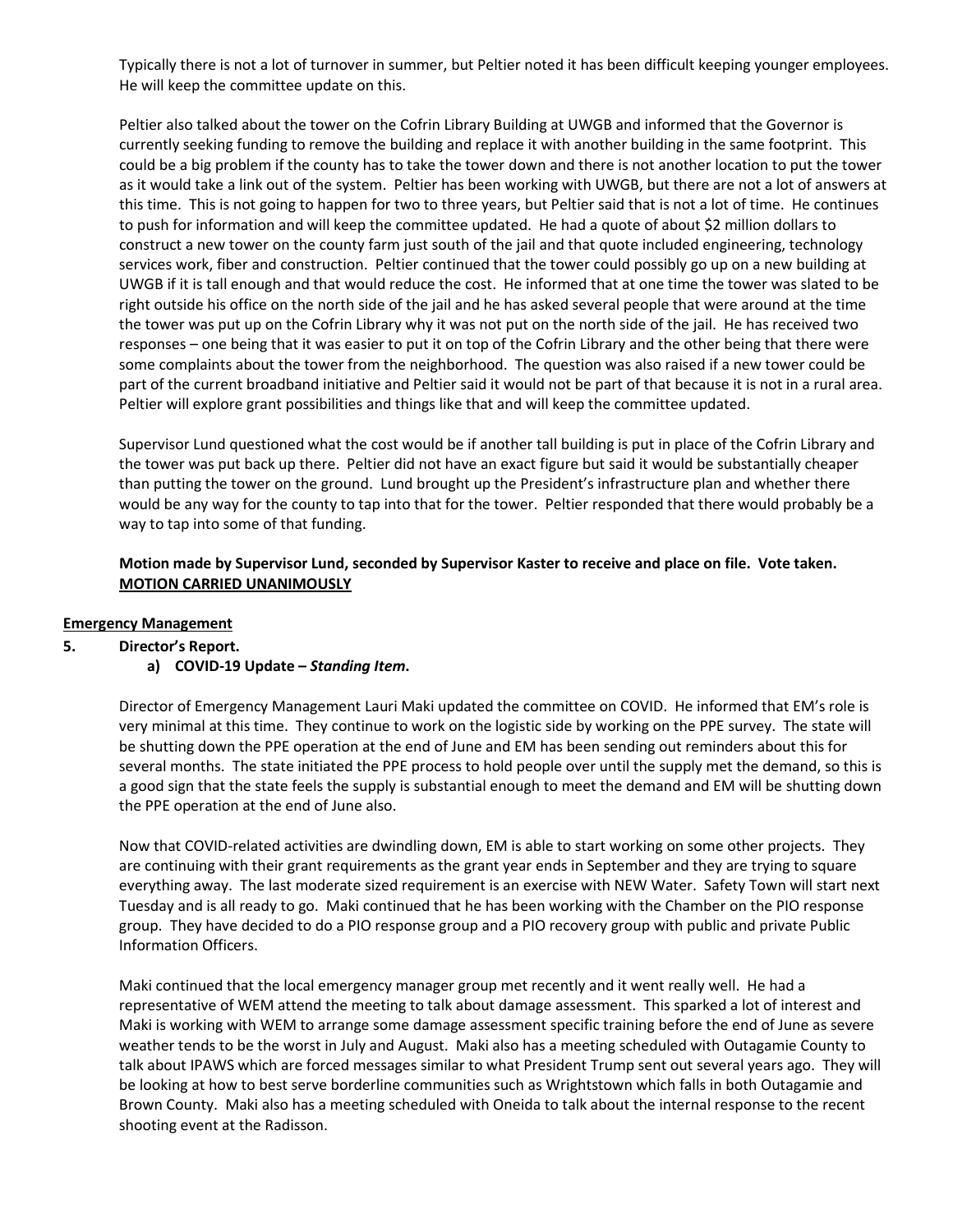Maki concluded by saying EM is starting to look at some projects that have been sitting for a bit due to the previous turnover in the department. One of these things is auctioning off the hold hazmat trailer that he talked about at the last meeting.

**Motion made by Supervisor Kaster, seconded by Supervisor Schultz to receive and place on file. Vote taken. MOTION CARRIED UNANIMOUSLY**

#### **Circuit Courts, Commissioners, Probate**

**6. Budget Status Financial Report for March and April 2021 - Unaudited.**

**Motion made by Supervisor Kaster, seconded by Supervisor Schultz to receive and place on file. Vote taken. MOTION CARRIED UNANIMOUSLY**

#### **7. Director's Report.**

**a) COVID-19 Update –** *Standing Item***.** 

*No report; no action taken.* 

## **District Attorney**

## **8. District Attorney Report.**

## **a) COVID-19 Update –** *Standing Item.*

Regarding COVID, District Attorney David Lasee informed they plan to have all staff return to the office the week of June 28. Most attorneys have been working in the office, but about half of the support staff is still working at home. They are trying to build in some flexibility for the legal assistants to take turns working from home as it is sometimes easier for them to get work done without interruptions. With the technology that is currently in place, it is very easy for them to work at home. The courts are also returning to more normal business and the mask obligation in the courthouse will be lifted later this week. Some restrictions are likely to stay in place for jury trials and they continue to work on that. Spring has been very busy in terms of jury trials and summer and fall are also anticipated to be very busy.

In terms of the DA's budget, Lasee said things like witness fees and costs for serving people are up due to the number of jury trials they have had and it is likely to continue that way through the end of the year.

## **Motion made by Supervisor Schultz, seconded by Supervisor Lund to receive and place on file. Vote taken. MOTION CARRIED UNANIMOUSLY**

#### **Medical Examiner**

## **9. Medical Examiner's Report.**

#### **a) COVID-19 Update –** *Standing Item***.**

Deneys informed he has been advised by Barry Irmen that they are looking at having people move into the new facility within the next month and possibly opening the facility in July. Irmen also advised Deneys that they had a doctor that they had been negotiating with and hoped to hire, but it did not work out so they are back to square one.

*No report; no action taken.*

## **Sheriff**

## **10. Update re: Jail Addition –** *Standing Item.*

Captain Dave Poteat reported on behalf of Sheriff Delain. They are wrapping up some painting in various locations of the new addition and staff should be able to begin training in the new facility on July 27 with a full move in date of late August.

*Standing item; no action taken.*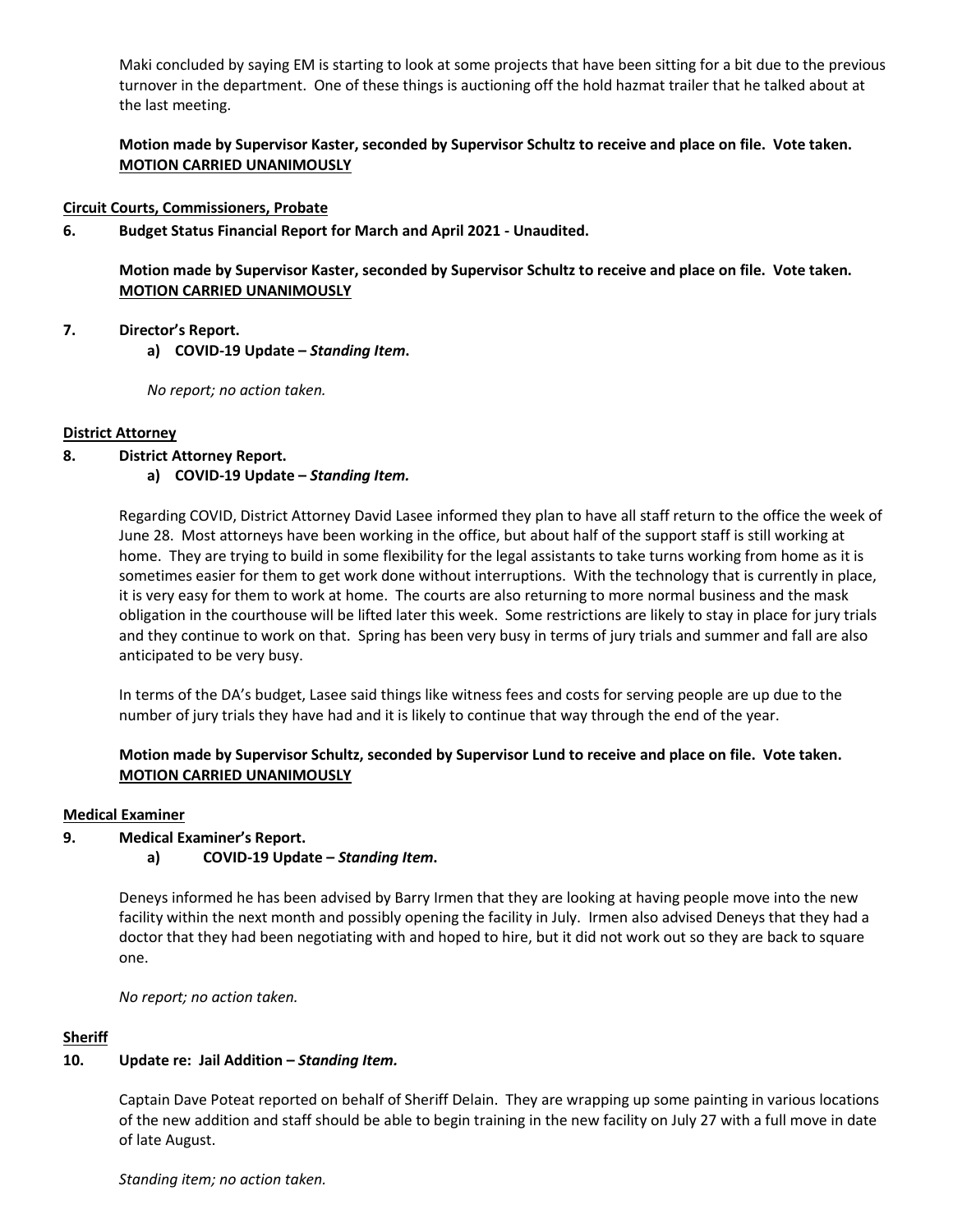## **10a. Discussion of possible amendment to Green Bay Electronics Record Program Software.**

Poteat said they did not get GERP until November 20 so they did not pay for the whole year.

## **Motion made by Supervisor Schultz, seconded by Supervisor Kaster to approve. Vote taken. MOTION CARRIED UNANIMOUSLY**

#### **11. Budget Status Financial Report for April 2021 – Unaudited.**

Poteat informed revenues are at 33% which is 2% greater than expenses.

## **Motion made by Supervisor Lund, seconded by Supervisor Kaster to receive and place on file. Vote taken. MOTION CARRIED UNANIMOUSLY**

## **12. Key Factor Report for April 2021 – Unaudited.**

Poteat informed the average daily population is up about 30 inmates per day from 2020 numbers. This is not a surprise and is not unexpected as courts are starting to open back up and people are getting sentenced for their offenses.

## **Motion made by Supervisor Kaster, seconded by Supervisor Schultz to receive and place on file. Vote taken. MOTION CARRIED UNANIMOUSLY**

## **13. Budget Adjustment Request (21-039): Any increase in expenses with an offsetting increase in revenue.**

This budget adjustment is to increase Outlay for a replacement squad car for one purchased in 2020 and damaged beyond repair. Offsetting the cost of the replacement vehicle are proceeds of \$26,213 from an insurance recovery and a small reduction in auto physical damage expense account.

# **Motion made by Supervisor Schultz, seconded by Supervisor Kaster to approve. Vote taken. MOTION CARRIED UNANIMOUSLY**

## **14. Budget Adjustment Request (21-043): Any increase in expenses with an offsetting increase in revenue.**

This budget adjustment is to increase Donation revenue and Supplies expense for a donation from EAS Foundation for the Purchase of Narcan. These funds will allow for the purchase of Narcan doses that can be carried in patrol squads for use in the field on opiate overdose victims, potentially saving them from dying from an overdose.

## **Motion made by Supervisor Lund, seconded by Supervisor Schultz to approve. Vote taken. MOTION CARRIED UNANIMOUSLY**

## **15. Budget Adjustment Request (21-044): Any increase in expenses with an offsetting increase in revenue.**

This budget adjustment is for participation in the Wisconsin Department of Justice Coronavirus Emergency Supplemental Funding Grant. This federal non-competitive grant in the amount of \$300,000 is intended to provide funding to criminal justice departments (Sheriff, District Attorney and Courts) to prevent, prepare for and respond to Coronavirus. Various supplies and equipment items in the grant budget include devices to sanitize surfaces, UVC light sanitizing devices to treat indoor air and equipment to enhance remote work abilities and virtual court appearances, including enhanced WiFi access in the courthouse. The Sheriff's Office will coordinate grant reporting and therefore all of the grant is budgeted under the Sheriff.

# **Motion made by Supervisor Lund, seconded by Supervisor Kaster to approve. Vote taken. MOTION CARRIED UNANIMOUSLY**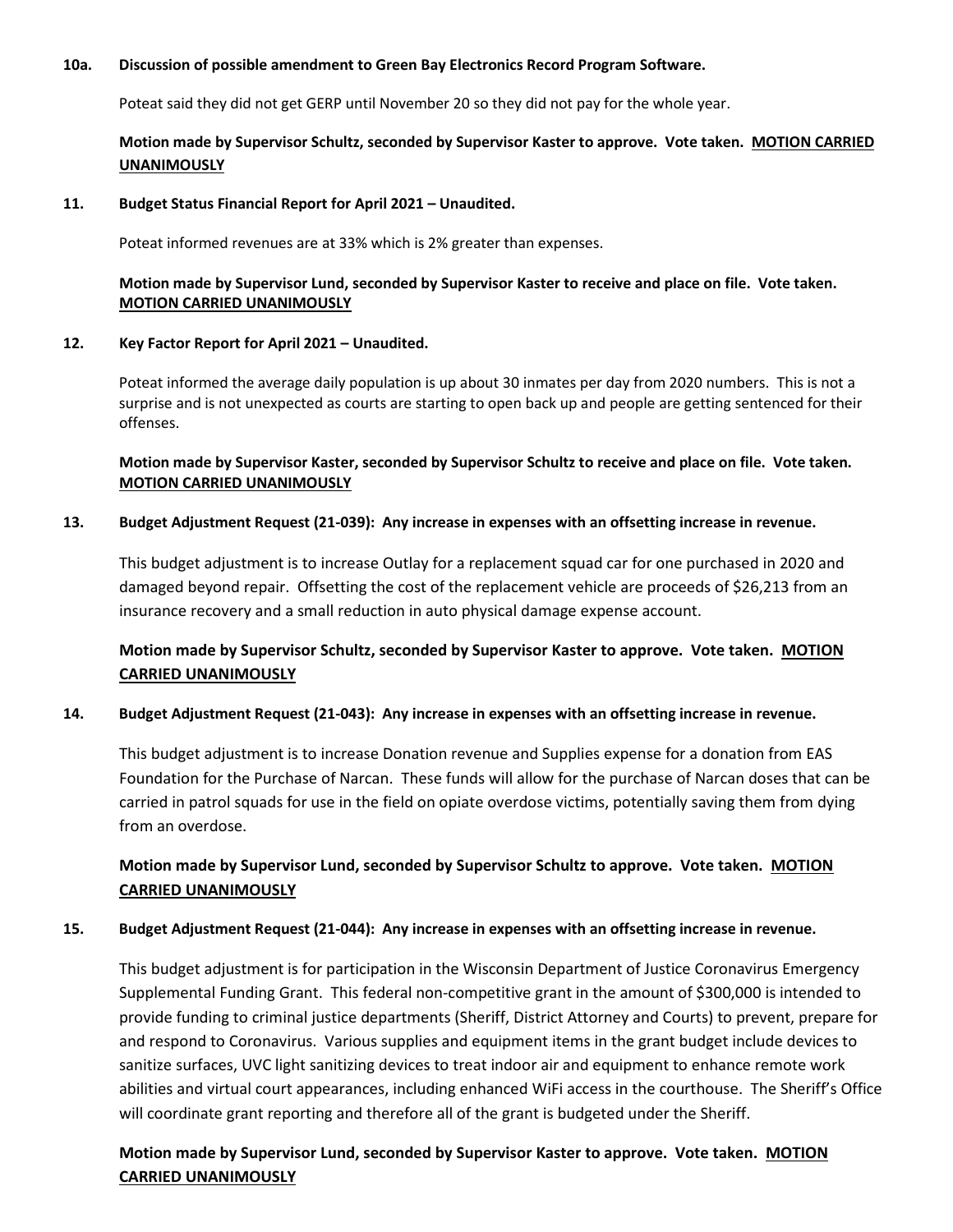## **16. Budget Adjustment Request (21-045): Any increase in expenses with an offsetting increase in revenue.**

This budget adjustment is to increase grant revenue and increase supplies expense to participate in Homeland Security WEM/HS ALERT Communications Headsets grant (2018-HSW-02A-12375). The grant provides funds for purchase of 13 communication headsets for SWAT team members to enhance communication between team members and command staff while also protecting hearing from loud sounds during SWAT operations. Each unit is less than \$1,000 and therefore budgeted under supplies.

## **Motion made by Supervisor Schultz, seconded by Supervisor Kaster to approve. Vote taken. MOTION CARRIED UNANIMOUSLY**

#### **17. Budget Adjustment Request (21-046): Any increase in expenses with an offsetting increase in revenue.**

This budget adjustment is to increase grant revenue and increase supplies expense to participate in Homeland Security WEM/HS ALERT DIVE Personal Equipment grant (2018-HSW-02A-12330). The grant provides funds for purchase of seven wetsuits, seven fin sets, seven dive computers with compasses, regulators and other small dive equipment items. These items enhance resources used by the County Dive Team for rescue and recovery missions. Each item is less than \$1,000 and therefore budgeted under supplies.

## **Motion made by Supervisor Kaster, seconded by Supervisor Lund to approve. Vote taken. MOTION CARRIED UNANIMOUSLY**

## **18. Sheriff's Report.**

**a) COVID-19 Update –** *Standing Item***.** 

With regard to COVID, Poteat informed that inmates who desired to get vaccinated have been vaccinated.

## **Motion made by Supervisor Schultz, seconded by Supervisor Kaster to receive and place on file. Vote taken. MOTION CARRIED UNANIMOUSLY**

## **Other**

## **19. Discussion and possible action regarding a** *Sense of the Board Resolution* **asking for legislative changes regarding Wis. Stat. Ch. 980 sex offender definitions, notifications and placements (proposed Resolution to be provided prior to meeting).**

A copy of the proposed resolution was distributed, a copy of which is attached. Deneys thanked Supervisors Schultz, Lund and Borchardt for their work on this. Schultz said the tough part was that finding of the earliest point that the public could be notified. After working with Corporation Counsel, resolution language was drafted that encourages the Wisconsin Legislature to add an additional notice request to Chapter 980 requiring that the State fund and provide written notice to any and all households within 1,500 feet of the property in which a court places a Chapter 980 offender in. This would give clarity as far as who can bring this up and who cannot. Currently people within 1,500 feet are possibly excluded by statute, but it makes sense that they should be notified. If this was included in the statute, they would have to be provided notification which would also give them the chance to bring up any issues sooner in the process.

Deneys likes the provision that the state fund the notification process so this does not get pushed back on the county. Schultz agreed and said the state has been pretty good about putting all these requirements on the county so all they have to do is place the inmate and if the county does not come up with a place within a specified period of time, they get fined daily.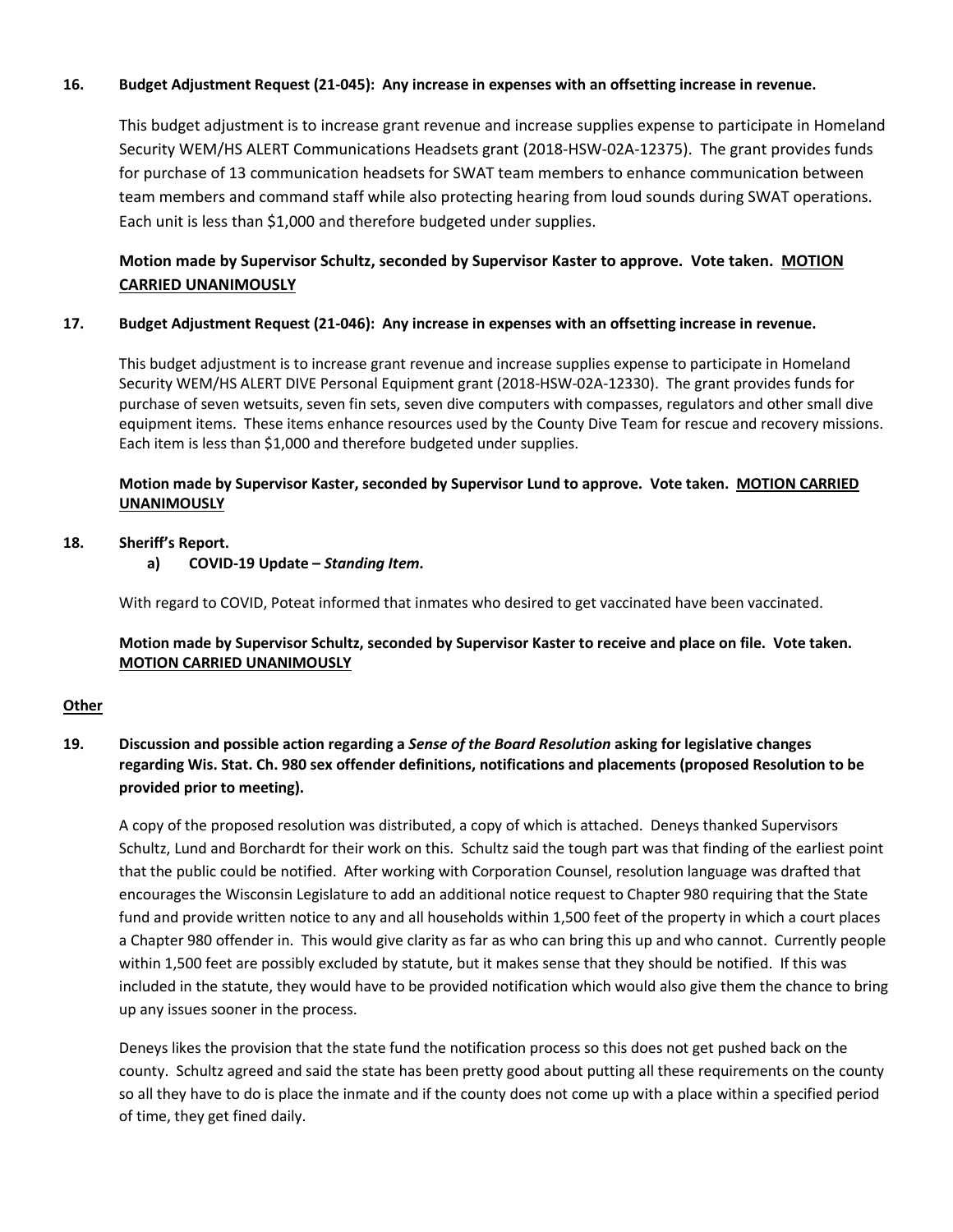Lund said there is also an education aspect to this as to what these offenders can and cannot do. If neighbors see violations, they can call law enforcement and the offender will be sent back to prison. Schultz added that educating the neighbors would prevent mass hysteria with these placements.

Kaster feels the resolution is good, but he would like to start the notification process much earlier, like when someone is looking to purchase a property that will be rented out to house sexual offenders. Lund said a lot of these residences are in rural areas so they meet the requirements. Kaster said a lot of times the neighbors do not even know a house has been approved to house sexual offenders.

**Motion made by Supervisor Lund, seconded by Superior Schultz to approve. Vote taken. MOTION CARRIED UNANIMOUSLY**

**20. Change of date for the next meeting to June 29th.** 

**Motion made by Supervisor Lund, seconded by Supervisor Kaster to change the next Public Safety Committee meeting date to June 29, 2021 at 6:00 pm at the Sheriff's Department. Vote taken. MOTION CARRIED UNANIMOUSLY**

**21. Audit of bills.**

**Motion made by Supervisor Lund, seconded by Supervisor Schultz to approve the bills. Vote taken. MOTION CARRIED UNANIMOUSLY**

- **22. Such other matters as authorized by law.** None.
- **23. Adjourn.**

**Motion made by Supervisor Schultz, seconded by Supervisor Kaster to adjourn at 7:02 pm. Vote taken. MOTION CARRIED UNANIMOUSLY**

Respectfully submitted,

Therese Giannunzio Legislative Specialist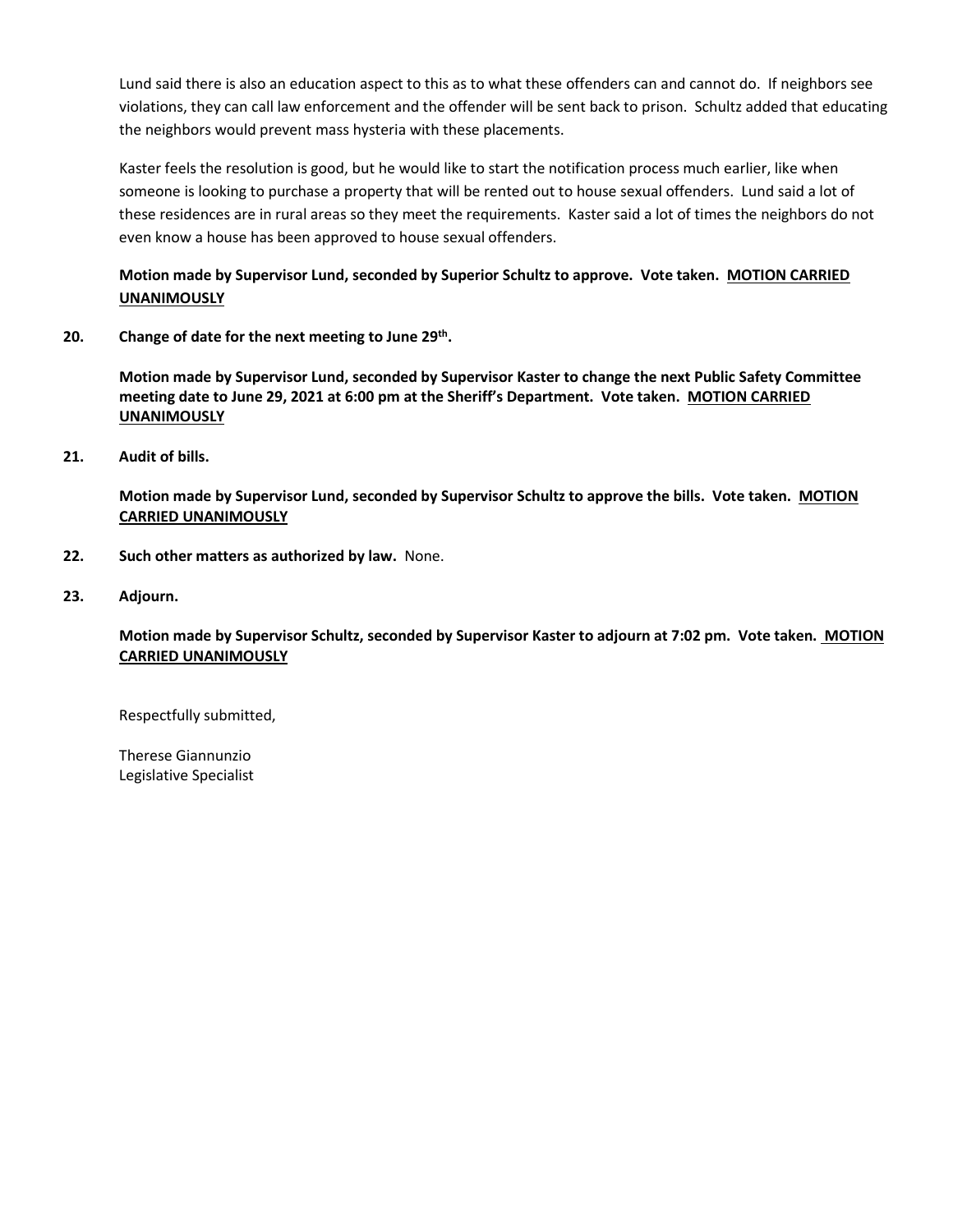# **CLERK OF CIRCUIT COURT**

100 SOUTH JEFFERSON STREET P.O BOX 23600 GREEN BAY, WISCONSIN 54305-3600 TELEPHONE (920) 448-4155 FAX (920) 448-4156 WWW.CO BROWN.WI US/CLERK\_OF\_COURTS

大学



JOHN A. VANDER LEEST CLERK OF CIRCUIT COURT

> JULIE HORNBURG CLERK DEPUTY

JOSHUA DEMARS FINANCIAL OPERATIONS MGR

# • 2021 Clerk of Courts Budget Update (UNAUDITED):

|                           | <b>ACTUALS</b> |                 |  |                 |    |             |  |
|---------------------------|----------------|-----------------|--|-----------------|----|-------------|--|
|                           |                | Jan-Apr 2021    |  | Jan-Apr 2020    |    | \$ Change   |  |
| REVENUE TOTAL             |                | 1,093,988.93 \$ |  | 1,088,270.78 \$ |    | 5,718.15    |  |
| <b>EXPENSE TOTAL</b>      |                | 741,612.42 \$   |  | 783,699.65 \$   |    | (42,087.23) |  |
| <b>OVERAGE/(SHORTAGE)</b> |                | 352,376.51 \$   |  | 304,571.13      | -S | 47,805.38   |  |

 $\mathcal{X}$  .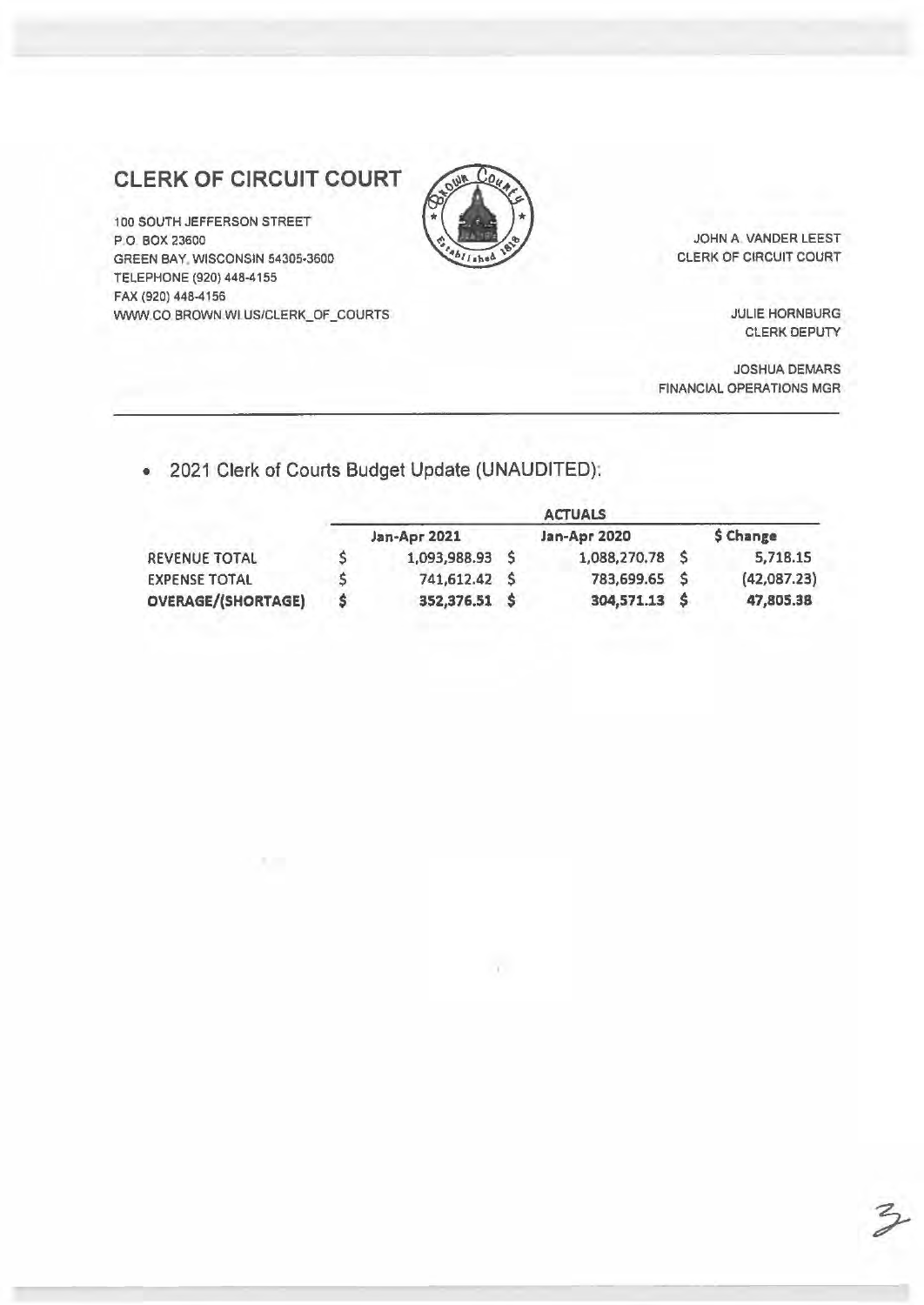## TO THE HONORABLE CHAIRMAN AND MEMBERS OF THE BROWN COUNTY BOARD OF SUPERVISORS

Ladies and Gentlemen:

## **SENSE OF THE BOARD RESOLUTION IN SUPPORT OF LEGISLATIVE CHANGES TO WIS. STAT. CH. 980** - **SUPERVISED RELEASE**

**WHEREAS,** Wis. Stat. Ch. 980 (Ch. 980) currently provides for the supervised release of certain sex offenders to various properties that meet statutory criteria, and for notice of said release to be provided to certain individuals once the Court orders supervised release; and

**WHEREAS,** the Brown County Supervised Release Committee (SRC) is tasked with identifying properties in Brown County that meet statutory criteria, and with submitting a report regarding said properties to the Wisconsin Department of Health Services for use in court, but neither the SRC nor its members are Parties to the court action where placement is determined; and

**WHEREAS,** it is desirable for the Wisconsin Legislature to revise the Ch. 980 definition of *"Youth Center*," which is currently defined as "... *any center that provides, on a regular basis, recreational, vocational,* academic, or social services activities for persons younger than 18 years old or for those persons and their *families,"* in order to specify whether the definition of a *"Youth Center":* **1)** may include a private residence; or 2) only includes licensed centers and facilities, such as a Boys & Girls Club, and/or a YMCA or YWCA; and

**WHEREAS,** it is desirable for the Wisconsin Legislature to add an *additional* notice requirement to Ch. 980, requiring that the State fund and provide written notice to any and all households within 1,500 feet of the property in which a court places a Ch 980 offender in, with said notice including: **1)** the name, address and recent headshot of the offender; **2)** the sex-related crimes for which the offender being released has been convicted of; 3) the restrictions placed on the offender; and **4)** how to report a violation of the restrictions placed on the offender.

**NOW, THEREFORE, BE IT RESOLVED** that the Brown County Board of Supervisors hereby requests that Wisconsin Legislators make changes to Ch. 980 as described above in this Resolution; and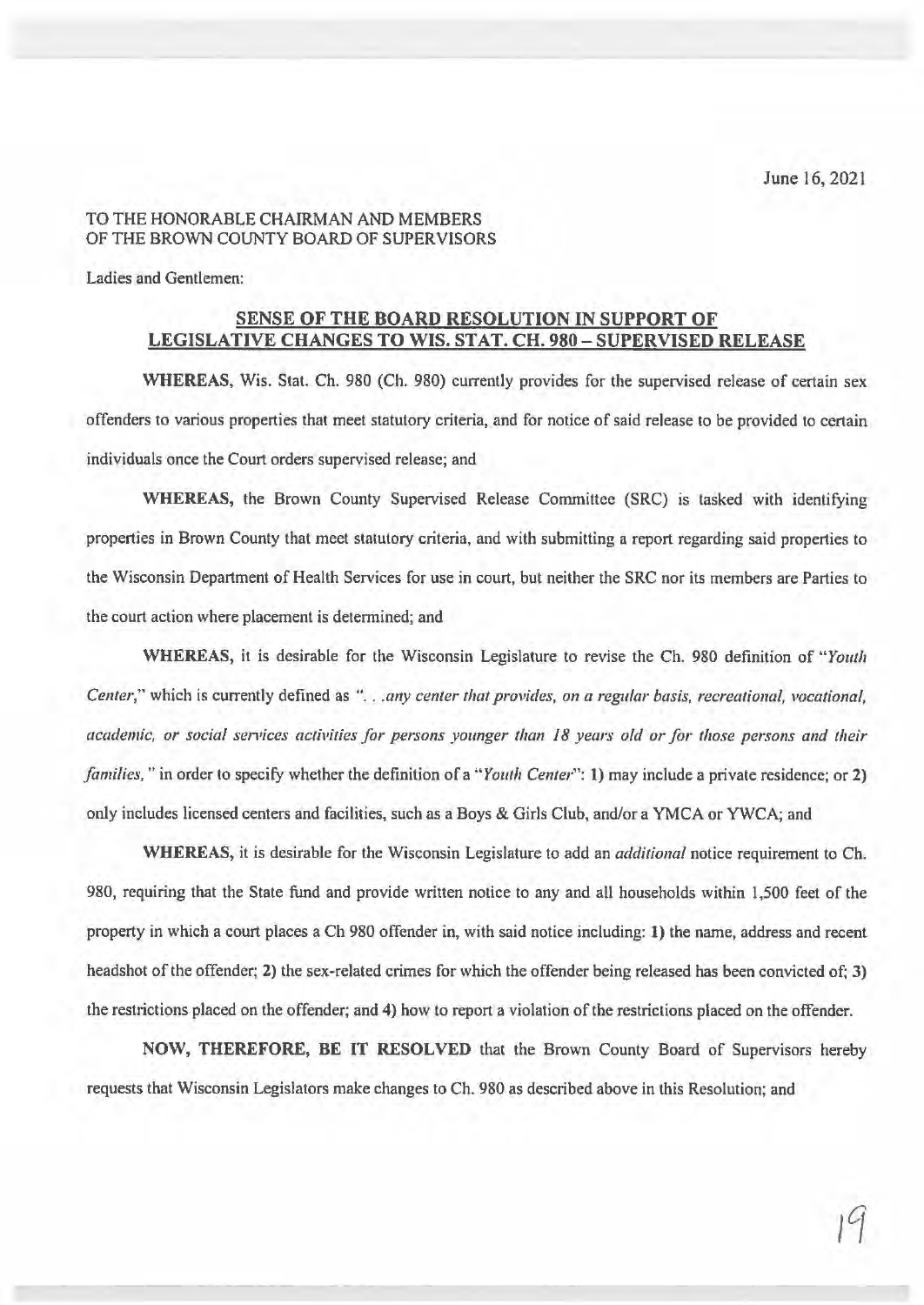**BE IT FURTHER RESOLVED,** that a copy of this Resolution shall be sent via email to the Governor

of the Stale of Wisconsin, to the Brown County Legislative Delegation and to all Wisconsin County Clerks.

*Fiscal Note: This Resolution is a sense of the board and does not require an appropriation from the General Fund. This Resolution does not appropriate any funds, and there is no known fiscal impact if the legislative changes requested in this Resolution are made.* 

Respectfully submitted,

PUBLIC SAFETY COMMITTEE

Approved By:

TROY STRECKENBACH COUNTY EXECUTIVE

Date Signed: \_

*21-048R* 

Authored by: Corporation Counsel at Direction of Public Safety Committee Final Draft Approved by: Corporation Counsel

**BOARD OF SUPERVISORS ROLL CALL**  $\#$ 

**Motion made by Supervisor** 

**Seconded by Supervisor** 

| <b>SUPERVISORS</b>   | DIST. #        | <b>AYES</b> | <b>NAYS</b> | <b>ABSTAIN</b> | <b>EXCUSED</b> | <b>SUPERVISORS</b> | <b>DIST. #</b> |
|----------------------|----------------|-------------|-------------|----------------|----------------|--------------------|----------------|
| <b>SIEBER</b>        | 1              |             |             |                |                | <b>BRUSKY</b>      | 14             |
| <b>DE WANE</b>       | $\overline{z}$ |             |             |                |                | <b>MURPHY</b>      | 15             |
| <b>CHU</b>           | 3              |             |             |                |                | <b>KASTER</b>      | 16             |
| <b>DORFF</b>         | 4              |             |             |                |                | <b>VAN DYCK</b>    | 17             |
| <b>JACOBSON</b>      | 5              |             |             |                |                | <b>HOPKINS</b>     | 18             |
| LEFEBVRE             | 6              |             |             |                |                | <b>ERICKSON</b>    | 19             |
| <b>FRIBERG</b>       | 7              |             |             |                |                | <b>COENEN</b>      | 20             |
| <b>BORCHARDT</b>     | 8              |             |             |                |                | <b>SCHULTZ</b>     | 21             |
| <b>EVANS</b>         | 9              |             |             |                |                | PETERS             | 22             |
| <b>VANDER LEEST</b>  | 10             |             |             |                |                | <b>SUENNEN</b>     | 23             |
| <b>BUCKLEY</b>       | 11             |             |             |                |                | <b>SCHADEWALD</b>  | 24             |
| <b>LANDWEHR</b>      | 12             |             |             |                |                | <b>LUND</b>        | 25             |
| <b>DANTINNE, JR.</b> | 13             |             |             |                |                | <b>DENEYS</b>      | 26             |

| <b>SUPERVISORS</b> | <b>DIST. #</b> | <b>AYES</b> | <b>NAYS</b> | <b>ABSTAIN</b> | <b>EXCUSED</b> |
|--------------------|----------------|-------------|-------------|----------------|----------------|
| <b>BRUSKY</b>      | 14             |             |             |                |                |
| <b>MURPHY</b>      | 15             |             |             |                |                |
| <b>KASTER</b>      | 16             |             |             |                |                |
| <b>VAN DYCK</b>    | 17             |             |             |                |                |
| <b>HOPKINS</b>     | 18             |             |             |                |                |
| <b>ERICKSON</b>    | 19             |             |             |                |                |
| <b>COENEN</b>      | 20             |             |             |                |                |
| <b>SCHULTZ</b>     | 21             |             |             |                |                |
| PETERS             | 22             |             |             |                |                |
| <b>SUENNEN</b>     | 23             |             |             |                |                |
| <b>SCHADEWALD</b>  | 24             |             |             |                |                |
| <b>LUND</b>        | 25             |             |             |                |                |
| <b>DENEYS</b>      | 26             |             |             |                |                |

**Total Votes cast** 

**Motion: Adopted \_\_ Defeated \_\_ Tabled \_\_**